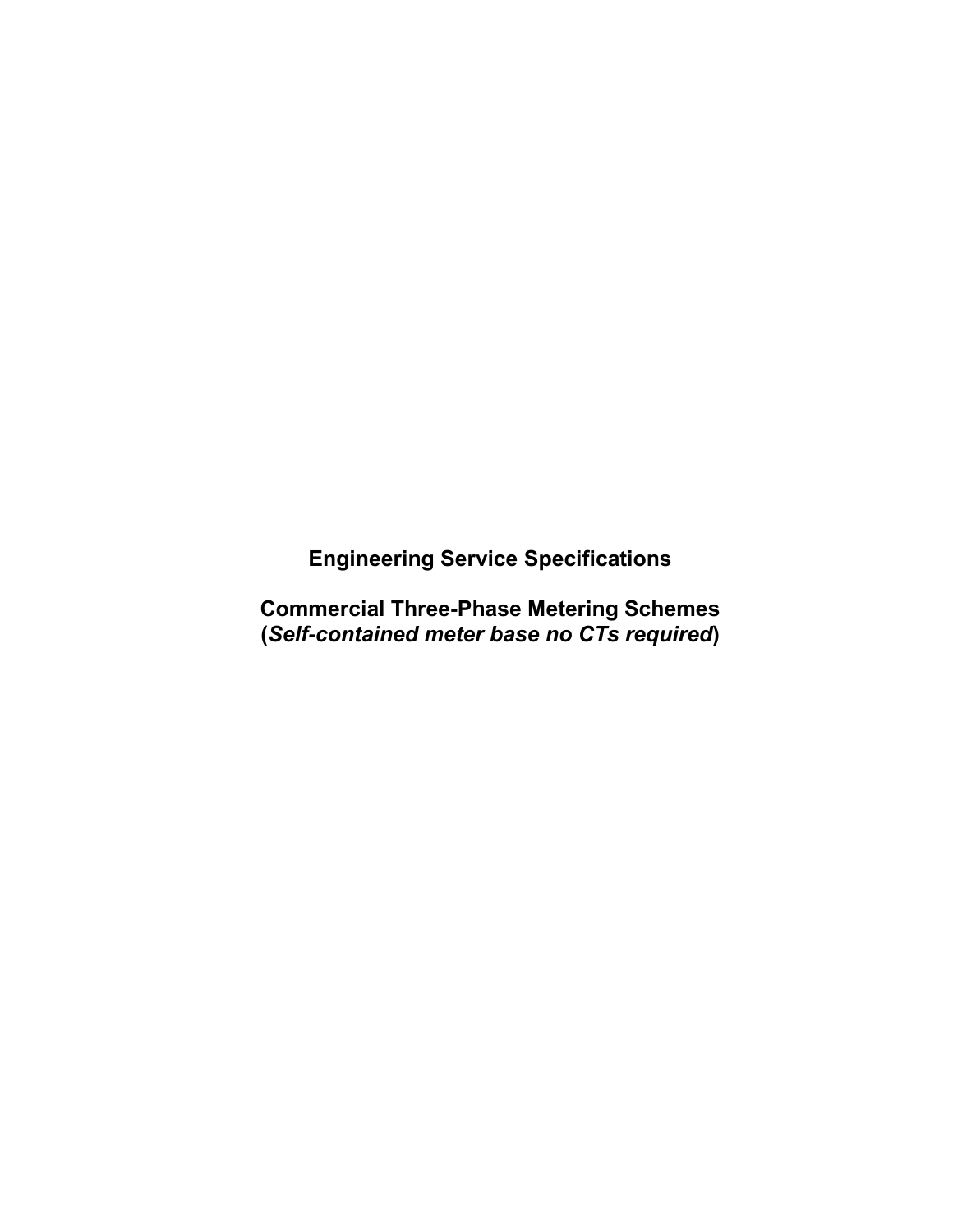## **SLEMCO Specifications for Commercial Underground Secondary Requirements for Three-Phase Customers**

Applicable to commercial services receiving three-phase power at 120/240 or 120/208 volts through a 200 Amp meter base attached to building requiring service. The meter base service conductors enter through an underground conduit from either an underground or overhead source.

The *Point of Connection* is the point of demarcation between SLEMCO and the customer. It will be the customer's responsibility for compliance with the National Electrical Code (*NEC*) and any governing authority for all equipment beyond the *Point of Connection*. The customer is advised to use the services of a qualified electrician to assure compliance with all codes and regulations.

*It should be noted that electrical pipe is the gray pipe and white water pipe is not acceptable. Therefore, schedule 40 or 80 electrical pipe discussed in this section is approved electrical conduit.*

Items marked with  $\mathbf{000}$  are indicated on the following drawings: Drawing No.20 – *Three-Phase Underground Service Requirements from a New Padmount Transformer* Drawing No.21 – *Three -Phase Underground Service Requirements from an Existing Padmount Transformer* Drawing No.22 – *Three-Phase Underground Service Requirements from an Overhead Source*

- A. **A1** If the customer is getting power from a padmount transformer, then secondary conductors from transformer to meter base furnished and installed by customer.  $\mathbf{\odot} \mathbf{\odot}$ The secondary conductors shall be sized according to the load, as required by the NEC or Governing Authority. The neutral of the secondary conductors shall be sized no smaller than two sizes less than the other conductors. Termination of conductors must be made in meter base by customer. An extension of at least 48" of secondary conductor is required to be left out of conduit at padmount transformer location. Termination of conductors in padmount transformer (*Point of Connection*) performed by customer.
	- A2 If the customer is getting power from an overhead source, then secondary conductors from transformer to meter base furnished and installed by SLEMCO.  $\bm{\mathcal{D}}$  Customer will install a pull string (*white nylon*) in all electrical conduit that will require SLEMCO to install secondary conductors. Termination of conductors will be made to source side of meter base (*Point of Connection*) by SLEMCO.
- B. Secondary conduit furnished and installed by customer. The customer is required to trench and install one (*1*) electrical conduit (*3" minimum*) per conductor run. Electrical schedule 40 pipe is acceptable for below ground use.  $\mathbf{000}$  After trenching, all trenches may be backfilled and covered by customer.
- C. Above ground riser conduit must be 3" electrical schedule 80 pipe. If elbows are required, then PVC elbows shall be used. LB elbows and flex conduit cannot be used.  $@@@$
- D. Any underground service that requires three 90º (*degree*) turns or is further than 150', the customer must use standard steel 90º elbows with an 18" turn. A maximum of three 90º turns are allowed. Any underground service which is less than 150' with two or less 90<sup>o</sup> turns, the customer is allowed to use PVC long radius 90° elbows with a 36" turn.  $\mathbf{\circ} \mathbf{\circ} \mathbf{\circ}$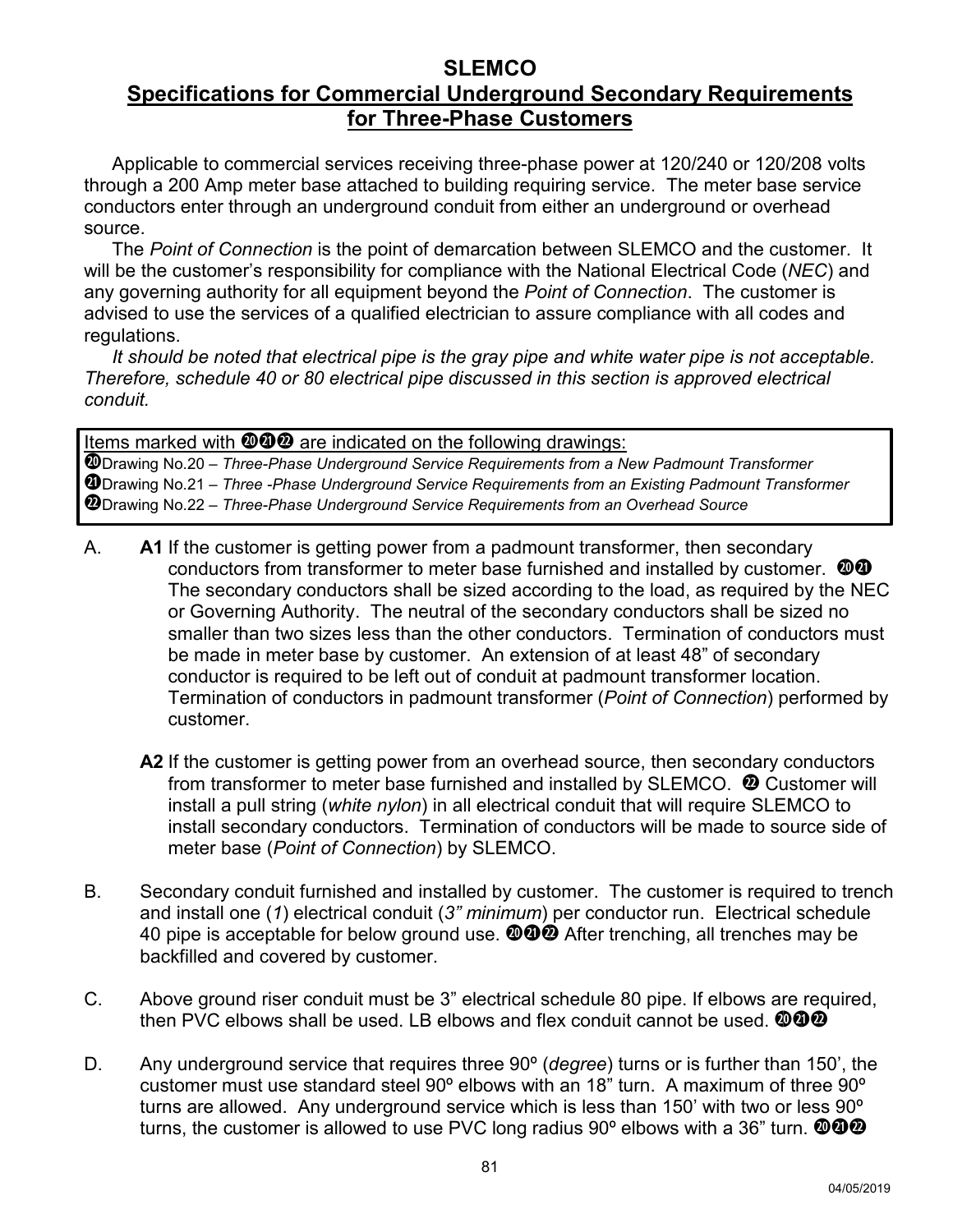## **SLEMCO Specifications for Commercial Underground Secondary Requirements for Three-Phase Customers**

Items marked with  $\mathbf{000}$  are indicated on the following drawings:

Drawing No.20 – *Three-Phase Underground Service Requirements from a New Padmount Transformer* Drawing No.21 – *Three -Phase Underground Service Requirements from an Existing Padmount Transformer* Drawing No.22 – *Three-Phase Underground Service Requirements from an Overhead Source*

- E. Customer must maintain a depth of 36" when installing electrical conduit for secondary conductors.  $\mathbf{\mathbf{\Phi}}\mathbf{\mathbf{\Phi}}$
- F. **F1** If the customer is getting power from an overhead source, then the customer will furnish and install the riser (*conduit*) up the SLEMCO pole. <sup>1</sup> The first 36" of riser above ground must be electrical schedule 80 pipe (*3" minimum*) and the remaining riser can be electrical schedule 40 pipe (*3" minimum*). The customer will also furnish and install a weather head (*3" minimum*) at the top of the riser. The installation height of the riser will be such that connection of the weather head on the riser is even with neutral or bottom of transformer bank. According to National Electric Safety Code (*NESC*) Table 232-1, Item 5., Note 8(d), the lowest point of the service conductor (*drip loop*) must be at least 10' above final grade.
	- **F2** If the customer is getting power from an existing padmount transformer, then the customer shall stub up the secondary electrical conduit adjacent to existing secondary electrical conduit within the existing padmount transformer. Prior to this, a SLEMCO serviceman must be present to de-energize the padmount transformer. The customer must notify the Lafayette Service Department by calling (337) 896-5551and schedule a serviceman.
	- **F3** If the customer is getting power from a new padmount transformer, then the padmount transformer foundation constructed and grounded by customer according to *Drawing No. 14 - Three-Phase Padmount Transformer Foundation*. SLEMCO must inspect foundation before concrete is poured. Padmount transformer furnished and installed by SLEMCO. The customer shall stub up the secondary electrical conduit as indicated on *Drawing No. 14 - Three-Phase Padmount Transformer Foundation* at the location of new padmount transformer.
- G. Standoff brackets furnished and installed by SLEMCO.  $\ddot{\mathbf{Q}}$
- H. Customer will complete installation of electrical conduit into bottom left side of meter base using 3" electrical schedule 80 pipe for section above finished grade into meter base. If elbows are required, then PVC elbows shall be used. LB elbows and flex conduit cannot be used. @@@
- I. Meter base furnished by SLEMCO and installed by customer. The meter base shall be mounted on the outside of the building such that the center of the meter socket window is between 5' and 6' above finished grade.  $\mathbf{\textcircled{Q}\textcircled{Q}}$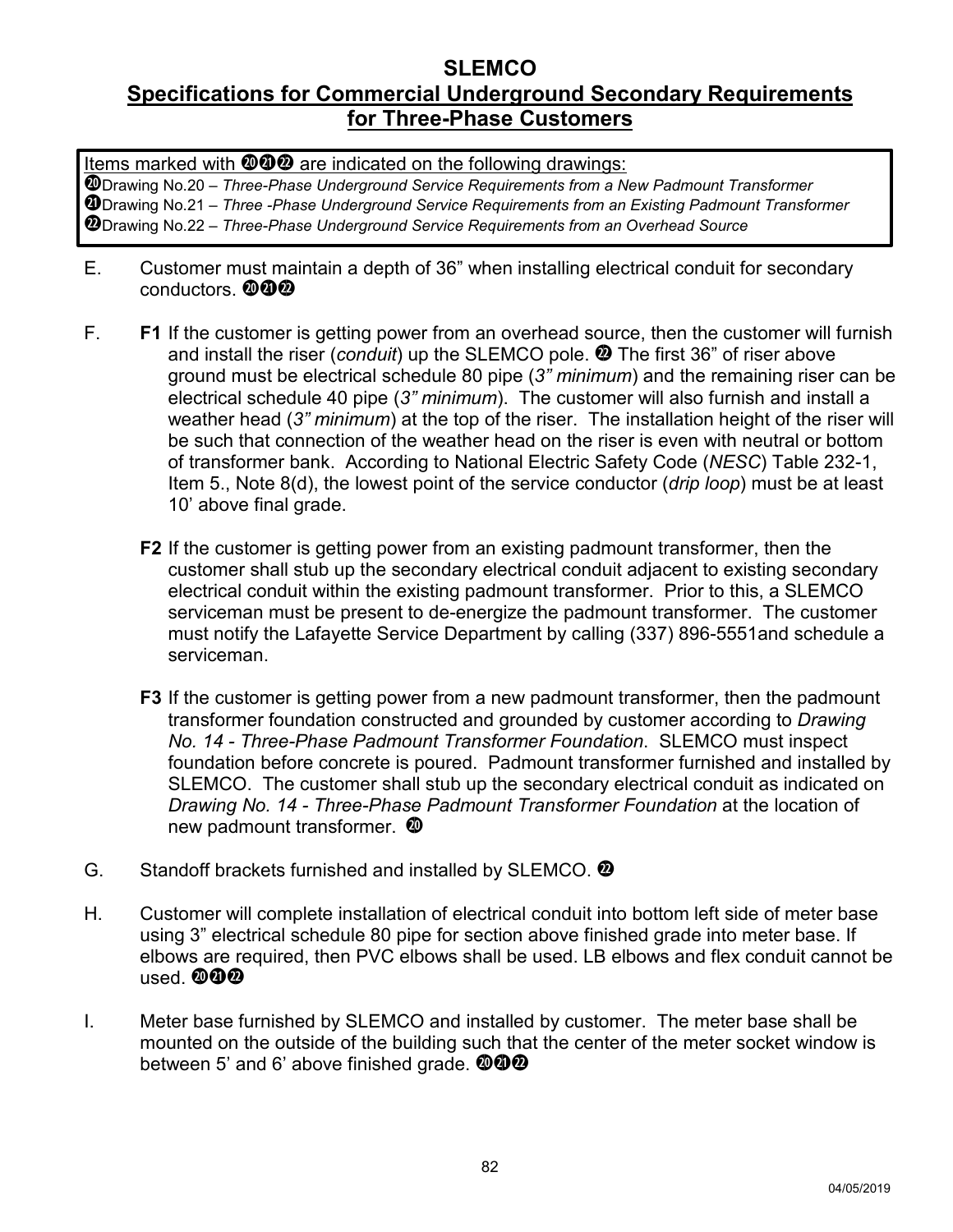## **SLEMCO Specifications for Commercial Underground Secondary Requirements for Three-Phase Customers**

Items marked with  $\mathbf{000}$  are indicated on the following drawings:

Drawing No.20 – *Three-Phase Underground Service Requirements from a New Padmount Transformer* Drawing No.21 – *Three -Phase Underground Service Requirements from an Existing Padmount Transformer* Drawing No.22 – *Three-Phase Underground Service Requirements from an Overhead Source*

- J. The main disconnect (*service panel*) and customer conductors (*from load side of the meter base to the main disconnect*) are furnished and installed by customer. The main disconnect shall be sized for 200 amps and located within 3' of the meter base. The customer conductors shall be copper and have a minimum size of #2/0 copper. The main disconnect and or other electrical equipment may be mounted on the outside of the building. However, it must be of weather proof and watertight design to be mounted on the outside.  $\mathbf{\textcircled{9}\textcircled{9}}$
- K. The customer will be responsible to furnish the meter base ground wire (*minimum #6 soft drawn copper*) and install this wire in electrical conduit from the meter base to the ground rod. The meter base ground wire shall be connected in the ground wire lug, where provided, and not in the service neutral lug.  $\mathbf{\textcircled{Q}\textcircled{Q}}$
- L. Ground rod, minimum 5/8" x 8' copperweld or 1/2" x 8' copper, furnished and installed by customer. Ground rod is to be set 1" below finished grade. *DDD* This is the minimum required by SLEMCO. Additional grounding may be required by the NEC or Governing Authority*.*
- M. Variations of this design may be considered equal as long as NEC requirements are met. To assure acceptability where variations arise, contact SLEMCO prior to installation.
- N. If a Governing Authority requires inspection, inspection tag must be in place and marked approved before SLEMCO will connect service.  $\mathbf{\textcircled{Q}\textcircled{Q}}$
- O. Prior to secondary service connection and meter installation, a SLEMCO serviceman must inspect the total job for readiness. When ready for this inspection, notify the Lafayette Service Department by calling (337) 896-5551.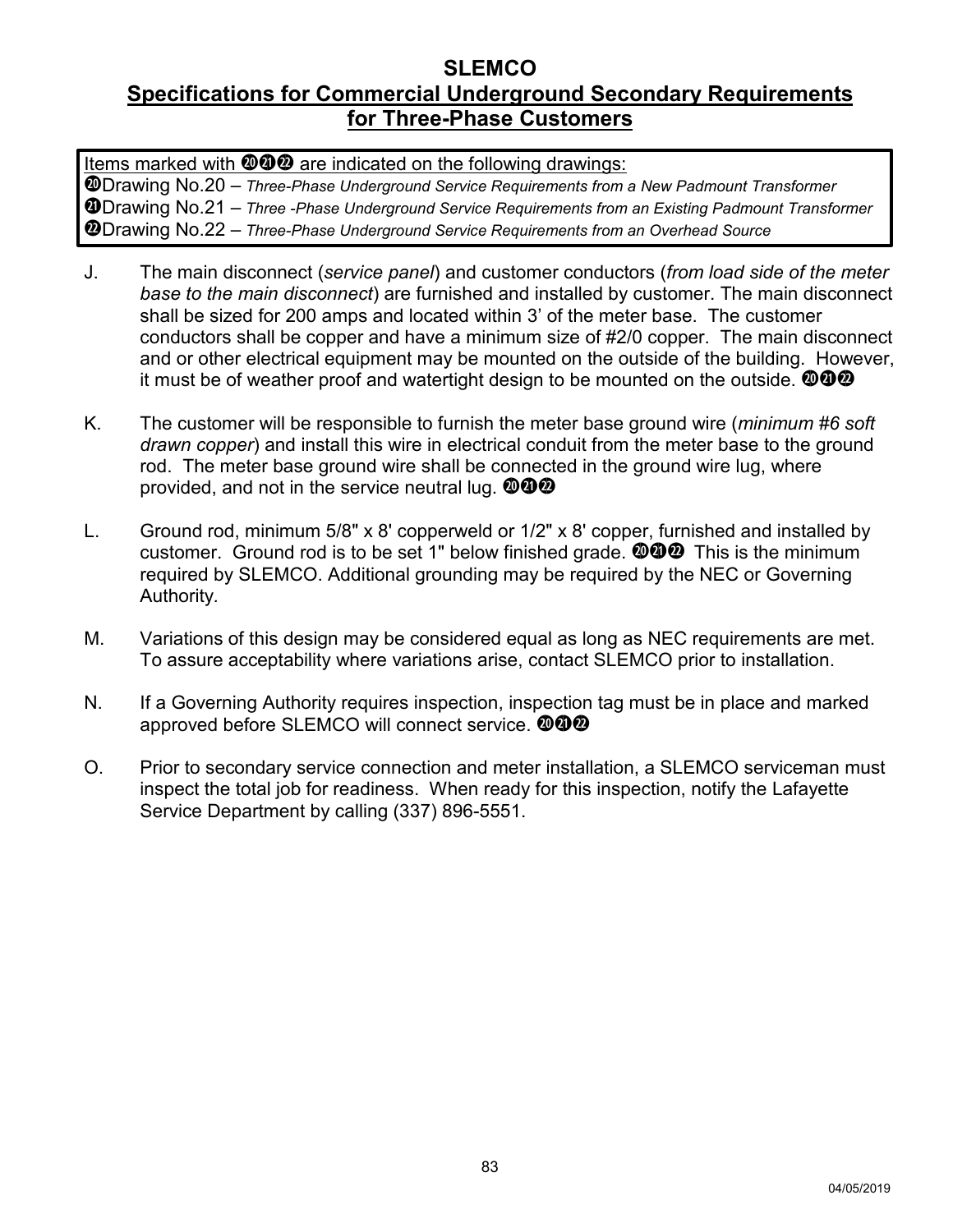R: \SPECS\RATE&POL\ACAD\DWG20-3PUGSRNEW.dwg

04/05/2019

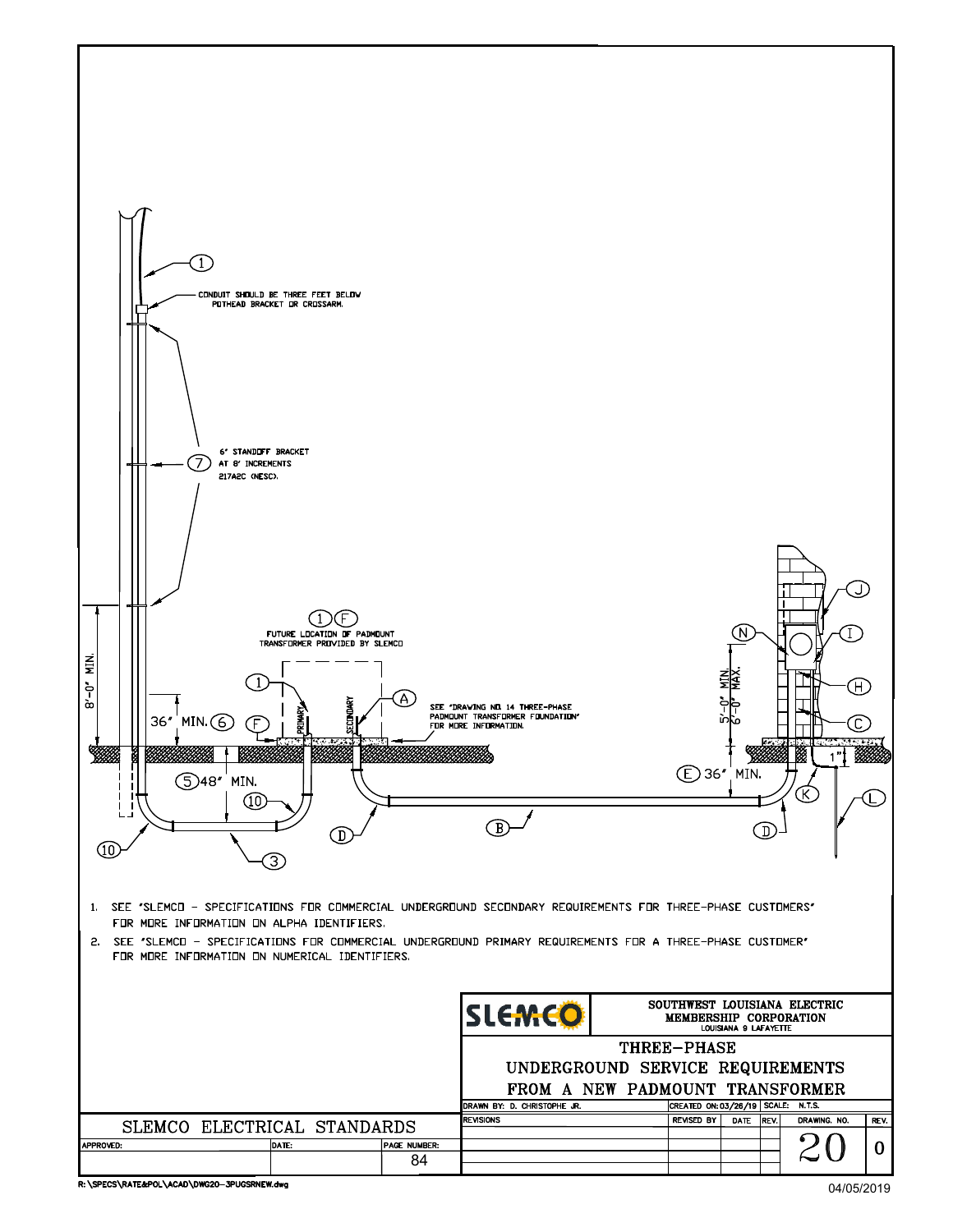

R: \SPECS\RATE&POL\ACAD\DWG21-3PUGSREX.dwg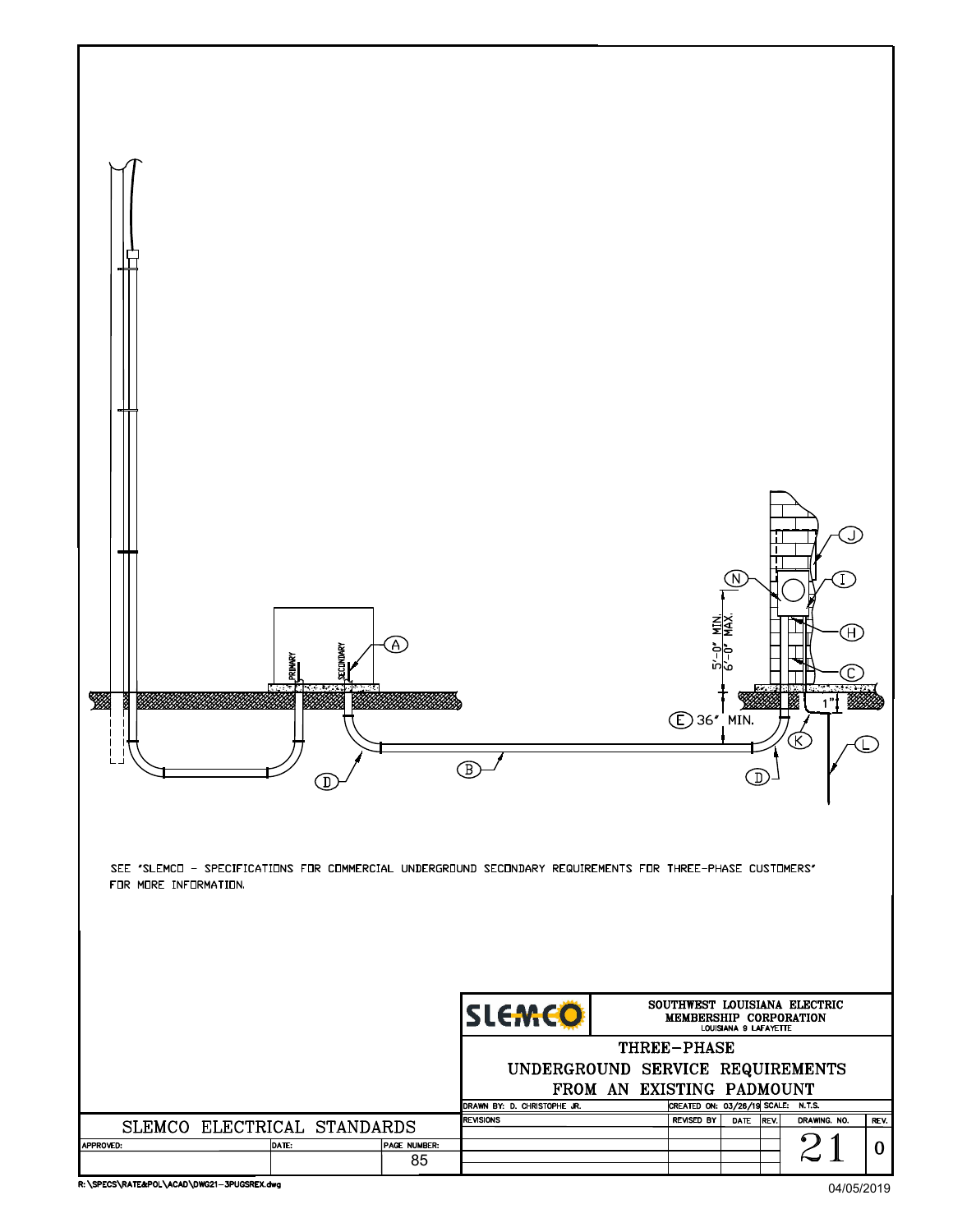

R: \SPECS\RATE&POL\ACAD\DWG22-3PUGSRPOLE.dwg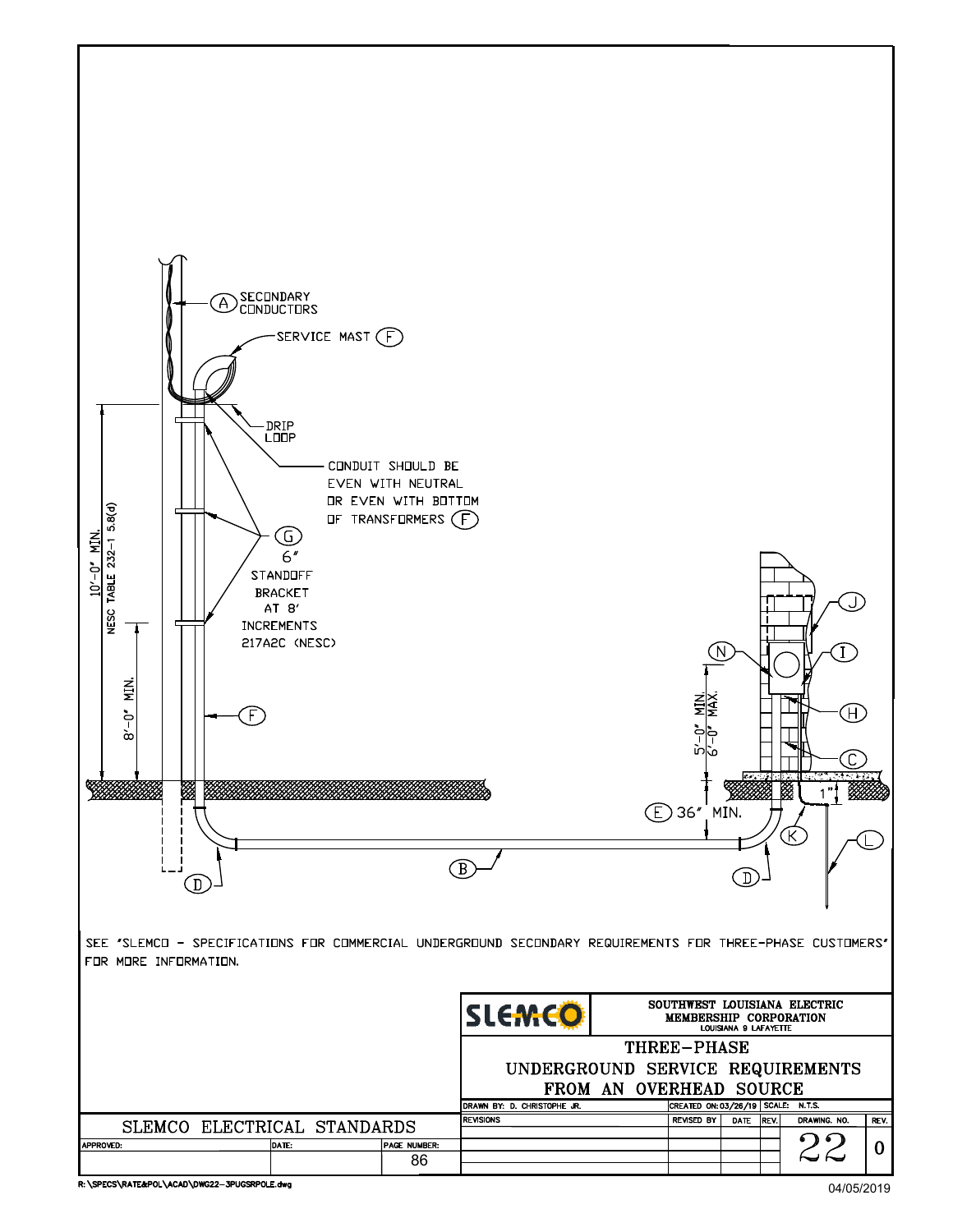# **SLEMCO Specifications for Commercial Overhead Service Requirements**

Applicable to commercial services receiving three-phase power at 120/208 or 120/240 volts through a 200 Amp meter base attached to building requiring service. Also applicable to commercial services receiving single-phase power at 120/240 volts through a 200 Amp meter base attached to building requiring service. The meter base service conductors enter through a weather head from an overhead source. These requirements can also be used attached to a standalone structure or rack accompanying an overhead meter pole installation.

The *Point of Connection* is the point of demarcation between SLEMCO and the customer. It shall be the customer's responsibility for compliance with the National Electrical Code (*NEC*) and any Governing Authority for all equipment beyond the *Point of Connection*. The customer is advised to use the services of a qualified electrician to assure compliance with all codes and regulations. According to National Electric Safety Code (*NESC*) Table 232-1, Item 5., Note 8(d), the lowest point of the service conductor (*drip loop*) must be at least 10' above final grade. A sufficient drip loop shall be present to prevent water ingress.

*It should be noted that electrical pipe is the gray pipe and white water pipe is not acceptable. Therefore, schedule 40 or 80 electrical pipe discussed in this section is approved electrical conduit.*

Items marked with <sup>3</sup> are indicated on Drawing No.23 – *Three-Phase Overhead Service Requirements*.

- A. Service cable from transformers to weather head (*Point of Connection*) are furnished and installed by SLEMCO. The Point of Attachment (*eye bolt, clevis bolt, etc.*) is furnished and installed by customer and shall be mounted at a minimum height of 12' (*NESC Table 232- 1, Item 5*) above finished grade.
- B. Service entrance conductors from the weather head (*Point of Connection*) to the meter base are furnished and installed by customer. <sup>3</sup> Service entrance conductors shall be copper and sized according to the load, as required by the NEC or Governing Authority. Termination of conductors at the weather head (*Point of Connection*) performed by SI FMCO.

All service entrance conductors into and out of a self-contained meter base shall be single conductors. Parallel conductors are not allowed. An extension of at least 18" of service entrance conductors is required at the weather head.  $\bullet$ 

The neutral of the service entrance conductors shall be sized no smaller than two sizes less than the other conductors and shall be identified with gray or white tape at the weather head and in the meter base.

C. The service mast and associated weather head are furnished and installed by customer. The service mast conduit shall be securely mounted with a minimum of three (*3*) conduit straps with a maximum of 30" (*NEC 230.51A*) apart. One (*1*) strap will be required installed no more than 12" (*NEC 230.51A*) from the weather head. The Service Mast conduit shall be galvanized metal rigid conduit or electrical schedule 80 pipe. If elbows are required, then PVC elbows shall be used. LB elbows and flex conduit cannot be used.  $\circledA$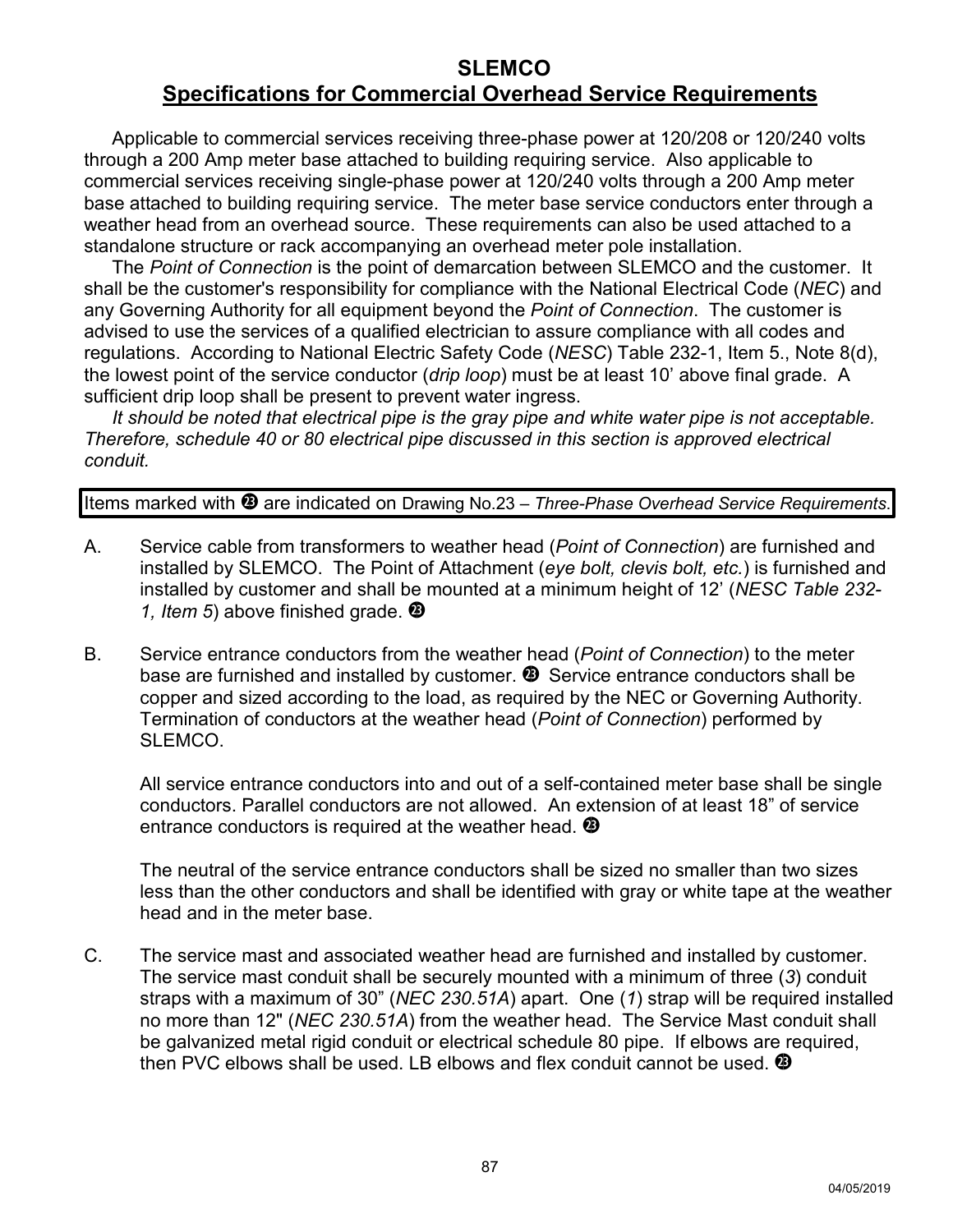# **SLEMCO Specifications for Commercial Overhead Service Requirements**

Items marked with <sup>3</sup> are indicated on Drawing No.23 – Three-Phase Overhead Service Requirements.

- D. The main disconnect (*service panel*) and customer conductors (*from the meter base to the main disconnect*) are furnished and installed by customer. The main disconnect shall be sized for 200 amps and located within 3' of the meter base. The customer conductors shall be copper and have a minimum size of #2/0 copper. The main disconnect and or other electrical equipment may be mounted on the outside of the building. However, it must be of weather proof and watertight design to be mounted on the outside.  $\bullet$
- E. Meter base furnished by SLEMCO and installed by customer. The meter base shall be mounted on the outside of the building such that the center of the meter socket window is between 5' and 6' above finished grade. <sup>49</sup>
- F. The customer will be responsible to furnish the meter base ground wire (*minimum #6 soft drawn copper*) and install this wire in electrical conduit from the meter base to the ground rod. The meter base ground wire shall be connected in the ground wire lug, where provided, and not in the service neutral lug.  $\bullet$
- G. Ground rod, minimum 5/8" x 8' copperweld or 1/2" x 8' copper, furnished and installed by customer. Ground rod is to be set 1" below finished grade. This is the minimum required by SLEMCO. Additional grounding may be required by the NEC or Governing Authority*.*
- H. Variations of this design may be considered equal as long as NEC requirements are met. To assure acceptability where variations arise, contact SLEMCO prior to installation.
- I. If a Governing Authority requires inspection, inspection tag must be in place and marked approved before SLEMCO will connect service. <sup>®</sup>
- J. Prior to secondary service connection and meter installation, a SLEMCO serviceman must inspect the total job for readiness. When ready for this inspection, notify the Lafayette Service Department by calling (337) 896-5551.